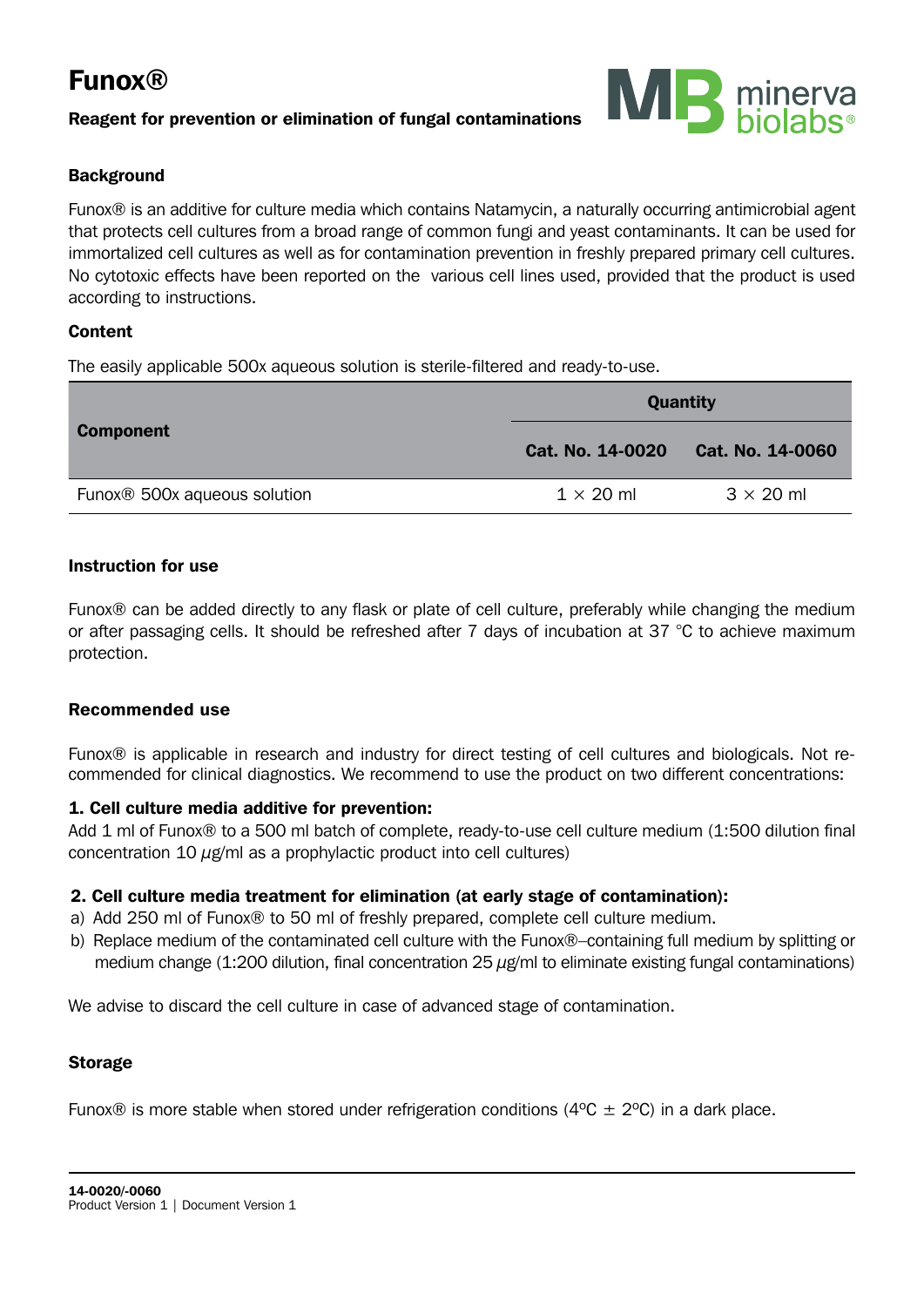# PROCEDURE – OVERVIEW

# 1. Cell culture media additive for prevention

#### 2. Cell culture media treatment for elimination (at early stage of contamination)